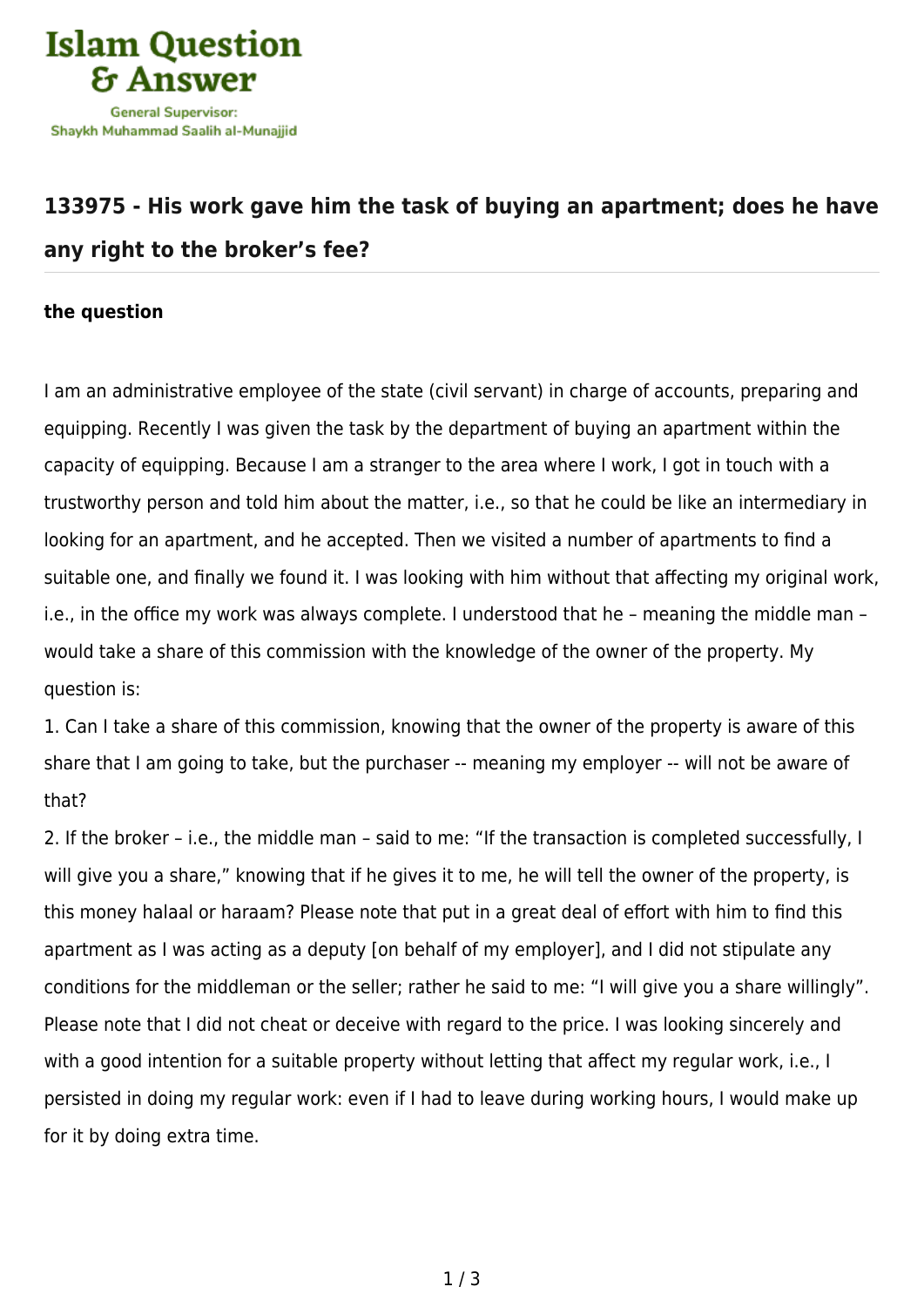

## **Detailed answer**

Praise be to Allah.

You say that you are in charge of accounts, preparing and equipping, and that buying the apartment came under the heading of equipping. Based on that, the work that you did is part of the work for which you are paid a salary, so you do not have the right to take anything from either the buyer or the broker, because this comes under the heading of what is called "gifts to workers", which is haraam wealth.

The Prophet (blessings and peace of Allah be upon him) appointed a man in charge of collecting zakaah. When he came he said: This is for you, and this was given to me. The Messenger of Allaah (blessings and peace of Allah be upon him) stood up on the minbar and praised and glorified Allaah, and said: "What is the matter with a worker whom I send, and he comes and says, 'This is for you and this was given to me'? Why doesn't he sit in the house of his father or the house of his mother and see if he is given anything or not?"

Narrated by al-Bukhaari (7174) and Muslim (1832).

Al-Nawawi (may Allah have mercy on him) said: In this hadeeth we see that gifts to workers are haraam, because it is a betrayal of his position and what has been entrusted to him. In the same hadeeth, the Prophet (blessings and peace of Allaah be upon him) explained the reason why gifts to workers are haraam: it is because the worker is only given that gift because of his position. So it is not like a gift to someone other than the worker, because such gifts are mustahabb. The ruling on that which is taken by a worker and the like in the name of it being a gift is that it should be returned to the giver, and if he refuses (to take it back) it should be added to the bayt al-maal. End quote.

Based on this, if you took something from the buyer or broker, you have to give it back to him.